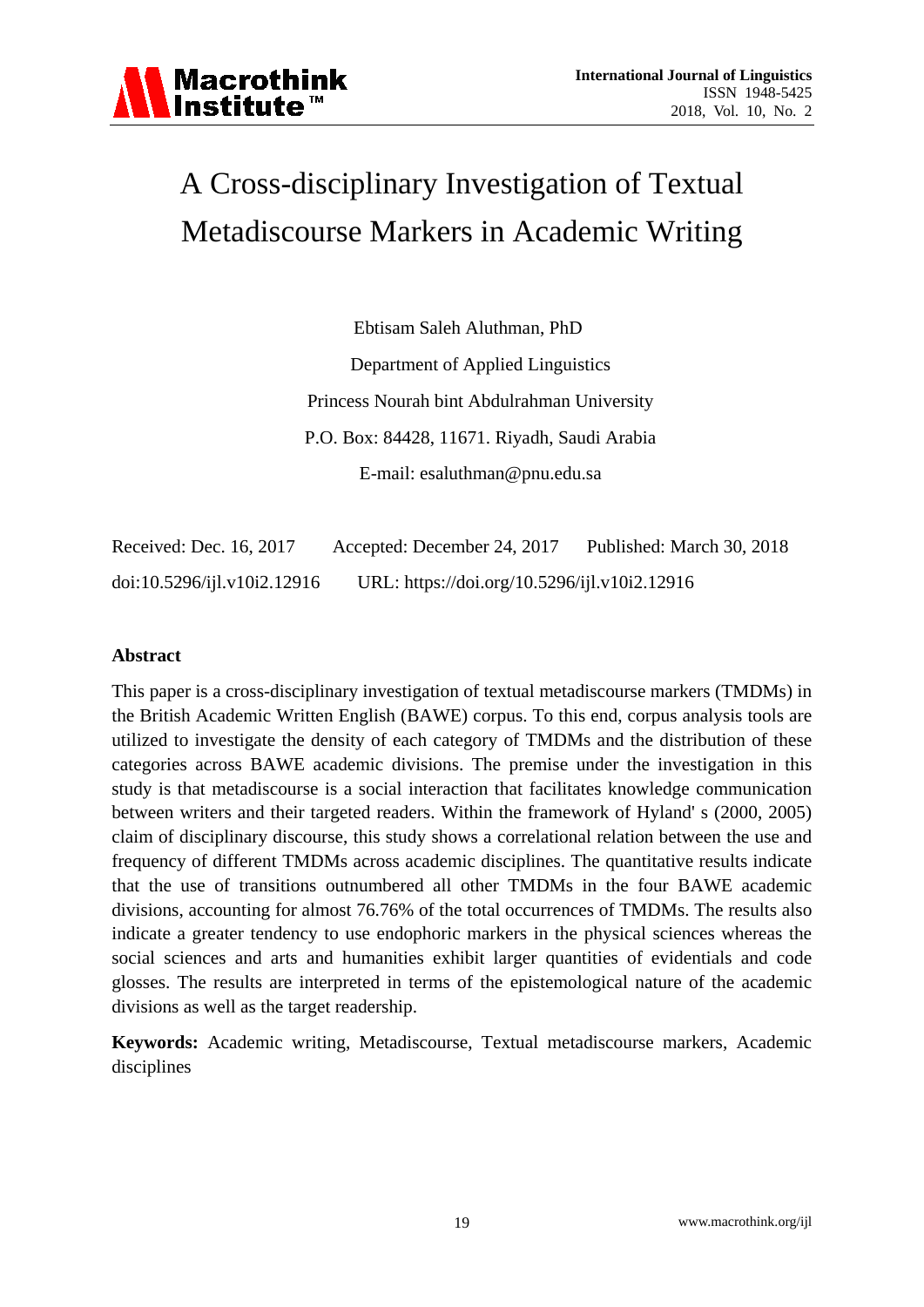

# **1. Introduction**

# *1.1 Preliminaries*

There has been a focus on academic writing within the field of English for academic purposes (EAP) over the last few decades (Römer, 2012). Biber and Conrad (2009) argued that the practices of academic writing can differ in variables such as the intended audience, communicative purposes, and academic discipline. In their analysis of genres across the disciplines, Nesi and Gardener (2012) identified 13 genres of academic writing in higher education, namely case study, critique, design specification, empathy writing, essay, exercises, explanation, literature survey, methodology recount, narrative recount, problem question, proposal, and research report. Despite the numerous studies on the process and practices of effective academic writing, few have focused on the discourse-coherent aspects of these practices (Hyland, 2009). Moreover, few studies have informed EAP practitioners' decisions regarding what should be included and how to teach coherence in academic writing for the various academic disciplines.

Recently, there has been a gradual but significant shift in the field of discourse analysis (DA), with more of a focus being placed on the language learner's authentic production of language in academic discourse (e.g., Biber, 2007; Hyland & Tse, 2004, Swales, 2004). Elements of DA research and corpus tools have been integrated into what has been coined the corpus-informed discourse analysis (Hyland, 2009), which is a more enriched and insightful analysis of discourse in language use. Within the context of this framework, corpus tools have proven to be particularly significant, featuring significant evidence of language use among a particular community and indicating the typical patterning of language use in a particular context. Approaching a text as a package of linguistic features, corpus tools bring evidence into the research of language variations across different disciplines of written academic discourse (Hyland & Tse, 2004, 2009).

Utilizing BAWE and a heuristic approach of corpus-informed discourse analysis, the current study reports on a cross-discipline investigation of the frequency and use of TMDMs across four main academic divisions: the arts and humanities (AH), the social sciences (SS), the life sciences (LS), and the physical sciences (PS). Drawing on Hyland and Tse's (2004) modified version of Crismore, Markkanen, and Steffensen's (1993) taxonomy of MDMs and using the tools available in the Sketch Engine platform (see https://www.sketchengine.co.uk/) such as "Frequency" and "Relative Frequency" (Nesi & Thompson, 2014), the current study examines the occurrences of TMDMs in academic writing. The results are interpreted within the context of well-documented epistemologies and knowledge underlying the academic discipline under investigation.

The signficance of the present study is that identifying the most frequent TMDMs in the four main academic disciplines can have enormous potentials for a number of fields. First, the current study contributes to the body of research in the field of disciplinary discourse and discipline-specific knowledge-making practices (Hyland, 2000, p. xii). Second, the current study will increase students' awareness of the expert's use of TMDMs in academic writing. Third, it will have a significant impact in the field of EAP because it will guide the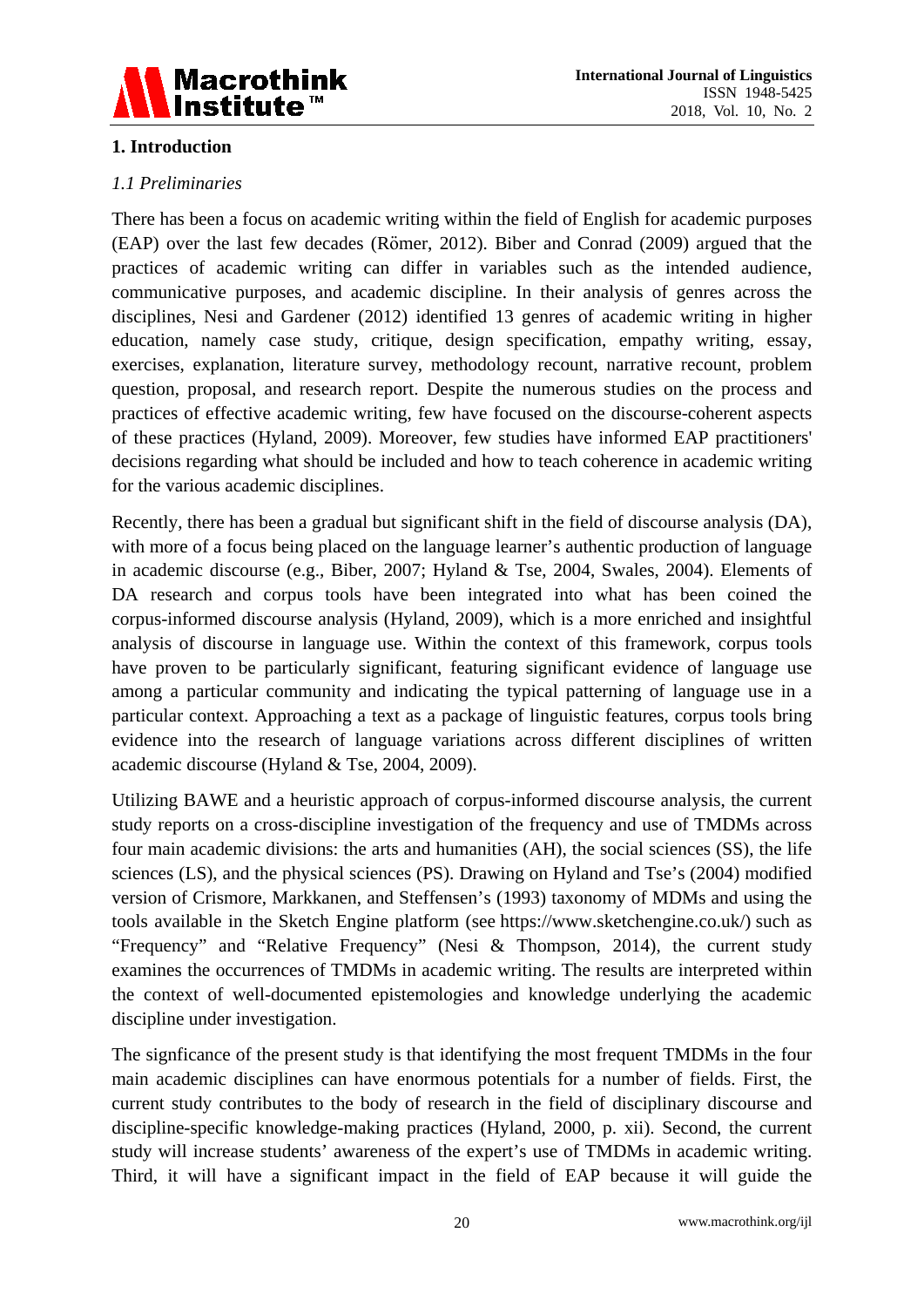

language-teaching approaches to TMDMs in terms of preparing pedagogical materials and developing textbooks in different academic disciplines. Implications drawn from the results of the current study may contribute to the design of EAP academic writing courses for various academic disciplines.

## *1.2 Review of Related Literature: Disciplinary Discourse and Metadiscoursal Markers*

This section briefly reviews the most significant issues of previous studies and their results regarding the topic at hand. First, the functions of MDMs are presented, including their relation to Halliday's (1973) theory of macro-meta functions of language. Second, the literature on disciplinary variations are reviewed, specifically the studies with references related to MDMs across disciplines.

The scholarly research on MDMs is theoretically grounded in Halliday's (1973) theory of macro-meta functions of language. Writers and speakers refer to a variety of language resources used to organize the content of a discourse in a coherent way that is acceptable by the readership. According to Halliday, language use has three different, yet independent, functions. The first macro-function is the ideational one related to the expressing of facts, experiences, concepts, and ideas. It is mainly concerned with the ideational consent of the language. The second macro-function is the interpersonal one that relates to the establishment of the writer's or speaker's feelings and attitudes by means of linguistic resources. The third macro-function is the textual one that is concerned with the coherence and cohesion of the spoken/written language. Metadiscourse scholars (such as Crismore et al., 1993; Hyland, 2000) have collectively claimed that metadiscourse achieves both textual and interpersonal functions but not ideational ones.

The concept of "metadiscourse" dates back to 1959 when the term was coined by Zellig Harris in describing the writer's or speaker's linguistic resources to guide a reader's or hearer's perception of a text (Hyland, 2005). It is simply defined as the discourse about discourse. According to metadiscourse theorists, communication is not only about the exchange of messages, but it is also the way people monitor, articulate, and construct this exchange. Hyland (2005, p. 4) maintained that metadiscourse provides the speaker or writer with a variety of resources "to convey his personality, credibility, audience-sensitivity and relationship to the message."

Given the diversity of metadiscourse functions realized by the theorists of MDMs, a number of different classifications have been developed. Most are based on the classification of MDMs proposed by Vande Kopple (1985), who classified MDMs into textual and interpersonal (see Hyland [2005] for a detailed description of all the classifications of MDMs). Hyland (1998) also categorized MDMs into textual and interpersonal markers. According to Hyland (1998), textual metadiscourse markers (TMDMs) refer to the resources used by the writer for the sake of establishing the clarity and coherence of a given text for a particular readership. Interpersonal metadiscourse markers (IMDMs), on the other hand, are the resources used to construct the writer's perspectives and evaluation toward ideational information. Table 1 shows Hyland 's (2000) modified version of MDMs, the classification adopted in the present study, which is based on Crismore et al.'s (1993) classification.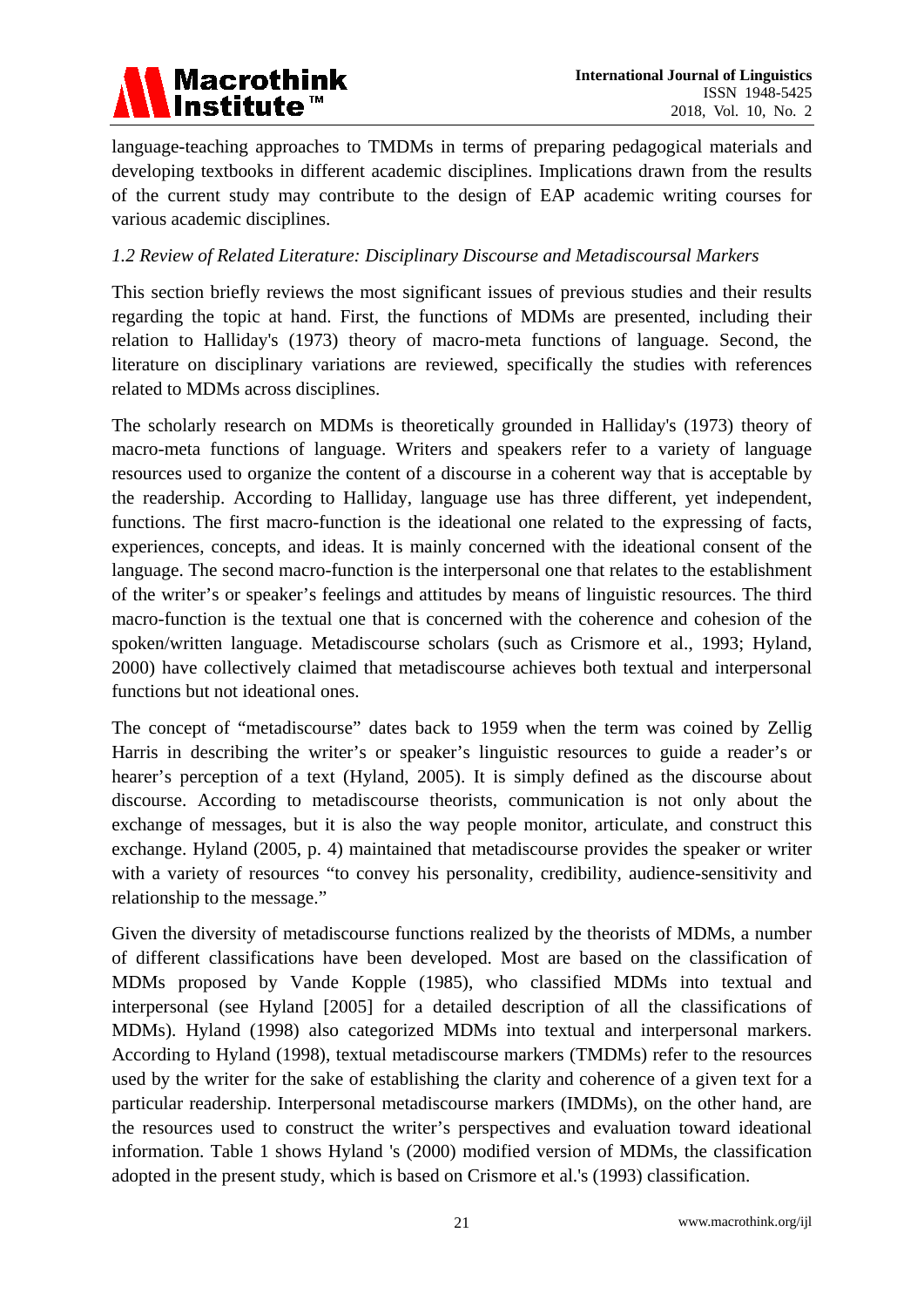

| Category                | Function                                      | Examples                           |
|-------------------------|-----------------------------------------------|------------------------------------|
|                         | Textual metadiscourse markers                 |                                    |
| Logical                 | Express the semantic relation between         | In addition, but, thus, and        |
| connectives             | main clusters                                 |                                    |
| "Transition             |                                               |                                    |
| markers"                |                                               |                                    |
| Frame markers           | Explicitly refer to discourse acts or text    | Finally, to repeat, here we try    |
|                         | stages                                        | to                                 |
| Endophoric              | Refer to information in other parts of the    | Noted above, see Figure, in        |
| markers                 | text                                          | section 2                          |
| Evidentials             | Refer to sources of information from other    | According to $X/Z$ states          |
|                         | texts                                         |                                    |
| Code glosses            | Help readers grasp the meaning of             | Namely, e.g., such as, <i>i.e.</i> |
|                         | ideational material                           |                                    |
|                         | Interpersonal metadiscourse markers           |                                    |
| Hedges                  | Withhold the writer's full commitment to      | Might, perhaps, possible,          |
|                         | the statement                                 | about                              |
| <b>Boosters</b>         | Emphasize force or the writer's certainty of  | In fact, definitely, it is clear   |
|                         | the message                                   |                                    |
| <b>Attitude Markers</b> | Express a writer's attitude about the         | Unfortunately, I agree, X          |
|                         | propositional content                         | claims                             |
| Relational              | Explicitly refer to or build the relationship | Frankly, note that, you can        |
| markers                 | with the reader                               | see                                |
| Person                  | Explicit reference to author(s)               | I, we, my, mine, our               |

Table 1. Functions of metadiscourse in academic texts (Hyland, 2000, p. 111)

The written discourse has attracted an increasing amount of attention in different academic fields with a clear acknowledgment that knowing a discipline implies understanding its written discourse (Bazerman, 1993). Bazerman stated:

…everything that bears on the professions bears on professional writing. Indeed, within the professions, writing draws on all the professional resources, wends its way among the many constrains, structures, and dynamics that define the professional realm and instantiates professional work. (1993, p. vii)

The "professional resources" in Bazerman's statement refer to the linguistic and discursive resources by which knowledge is constructed, negotiated, and communicated within a particular readership. According to Hyland (2000) and Swales (1990), it is "how" writers of different disciplines write rather than "what" they write that creates the differences between disciplinary discourses. This means that the writers of a particular discipline display a professional competence in their discipline-approved practices. Actually, "writers in different disciplines go about producing knowledge, epistemic belief, and institutional structures of academic communities" (Hyland, 2000, p. 2).

Metadiscourse in academic writing research is based on this well-acknowledged claim among metadiscourse theorists that academic texts manifest discipline-specific knowledge-making practices (Hyland, 2000, p. xii). Three decades ago, the concept of metadiscourse was investigated in a variety of contexts, including school textbooks (Crismore, 1989), undergraduate textbooks (Hyland, 2000), casual conversation (Schifrin, 1980), oral narratives (Norrick, 2001), and postgraduate dissertations (Bunton, 1999; Hyland, 2000; Hyland & Tse,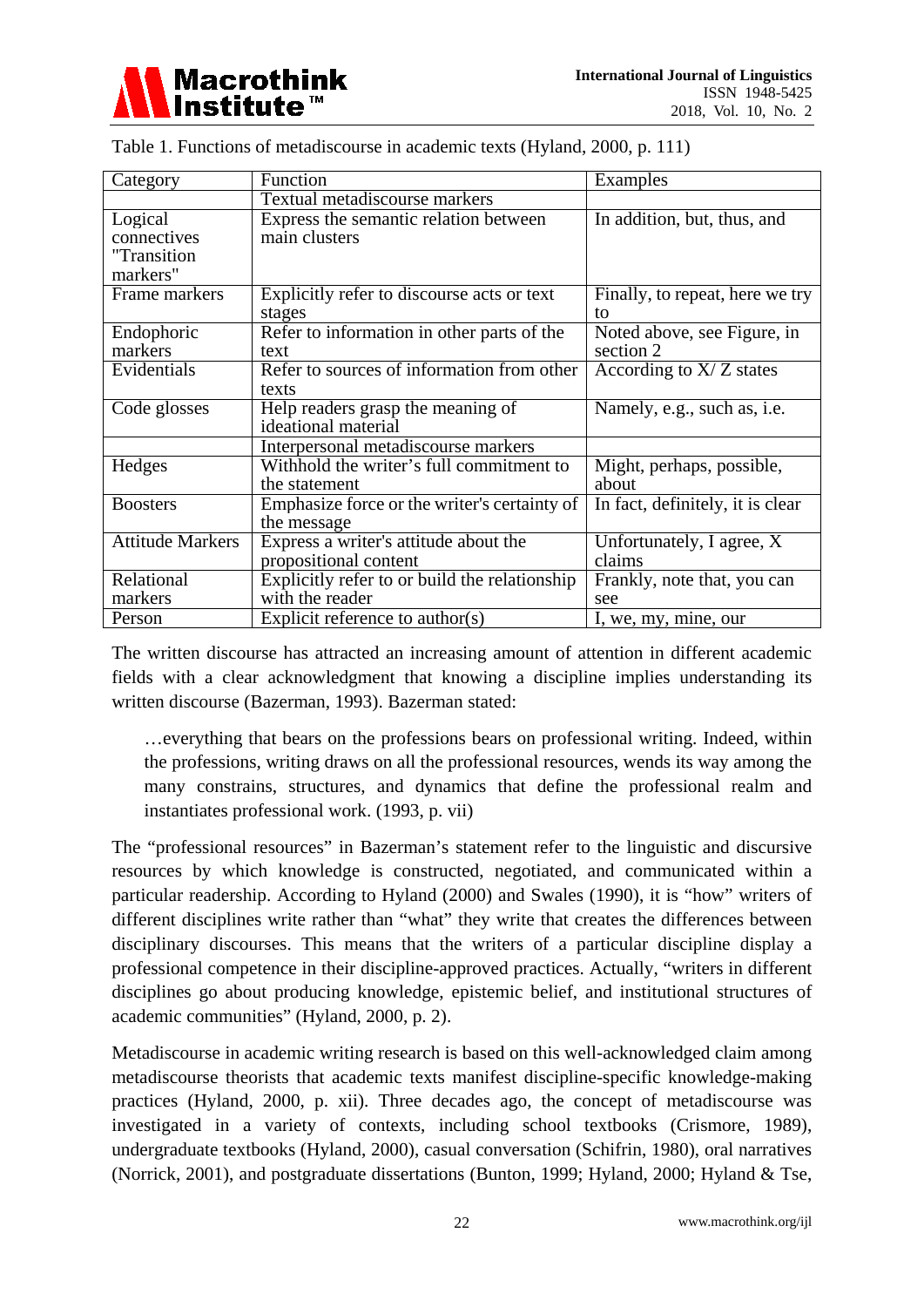

2004; Swales, 1990). However, Hyland's (2000) *Disciplinary Discourse: Social Interactions in Academic Writing* and Hyland's (2005) *Metadiscourse* both initiated corpus-informed discourse analysis (Hyland, 2009) in metadiscourse research and have been considered significant references in the field. Hyland (2000, 2005) investigated a corpus of 1.5 million words of 1,400 texts from five genres in eight disciplines in a cross-sectional investigation of the regularities and repetitions of some literacy practices. Hyland's data are mainly composed of research articles (RAs), book reviews, scientific letters, abstracts, and textbook chapters. In his analysis of metadiscourse practices, Hyland investigated seven textbooks in eight disciplines, illustrating some of the significant ways that writers in these disciplines "represent themselves, their views, and their audience in constructing both a perspective of a disciplinary consensus and an identity as an expert" (Hyland, 2000, p. xiiii). Hyland (2000) also investigate the use of MDMs in university textbooks; the data consist of 56 textbooks chapters (481,000 words) and display 32,543 instances of MDMs, which equals an average of 580 MDMs per chapter (refer to Hyland [2000, p. 114, 116] for a detailed clarification of the accounts of MDMs in academic textbooks per 1,000 words and the proportion of textual metadiscourse across disciplines in percentages).

Among Hyland's most significant results is that the textual frame markers account for about 60% of the overall MDMs. This reflects the significance of MDMs as communicative strategies that guide the reading process and emphasize the instructional aspects of the genre. On the other hand, interpersonal MDMs such as boosters and hedges are only one-fifth of the overall MDMs and half of the interpersonal MDMs. According to Hyland (2000), this shows that textbook authors are concerned about expressing their argumentation explicitly in a coherent and organized way.

The investigation of metadiscourse markers in academic writing has received noticeably more attention recently, especially in the genre of RAs. Cao and Hu (2014) conducted a contrastive investigation of interactive metadiscourse in a corpus of 120 qualitative and quantitative RAs in three different fields: education, applied linguistics, and psychology. Their analysis revealed both cross-disciplinary and cross-paradigmatic differences that are related to the use of some MDMs, such as comparative transitions and linear transitions, after the RAs' method sections. Rashidi and Alihosseini (2012) explored the use and frequency of MDMs in the abstract parts of 20 RAs across two different disciplines: engineering and sociology. They found no significant variations in the use and frequency of MDMs.

Because both RAs and postgraduate theses display similar rhetorical and stylistic characteristics, scholars researching MDMs have been drawn to this area of inquiry. Both Swales (1990) and Bunton (1998) pointed out that PhD dissertations display a greater use of MDMs than RAs. Partridge and Starfield (2007, p. 89) justified this by noting that PhD theses have "much lengthier" textual characteristics. In this context, Kawase (2015) compared the use of MDMs in the introduction parts of PhD theses and RAs by the same authors and observed a greater usage of MDMs in the introduction of RAs compared with theses. Hyland (2000, 2005) extensively examined metadiscourse across disciplines in academic RAs, including popular science articles and introductory textbooks. The genre of PhD dissertations has also been investigated in terms of the density of MDMs compared to other academic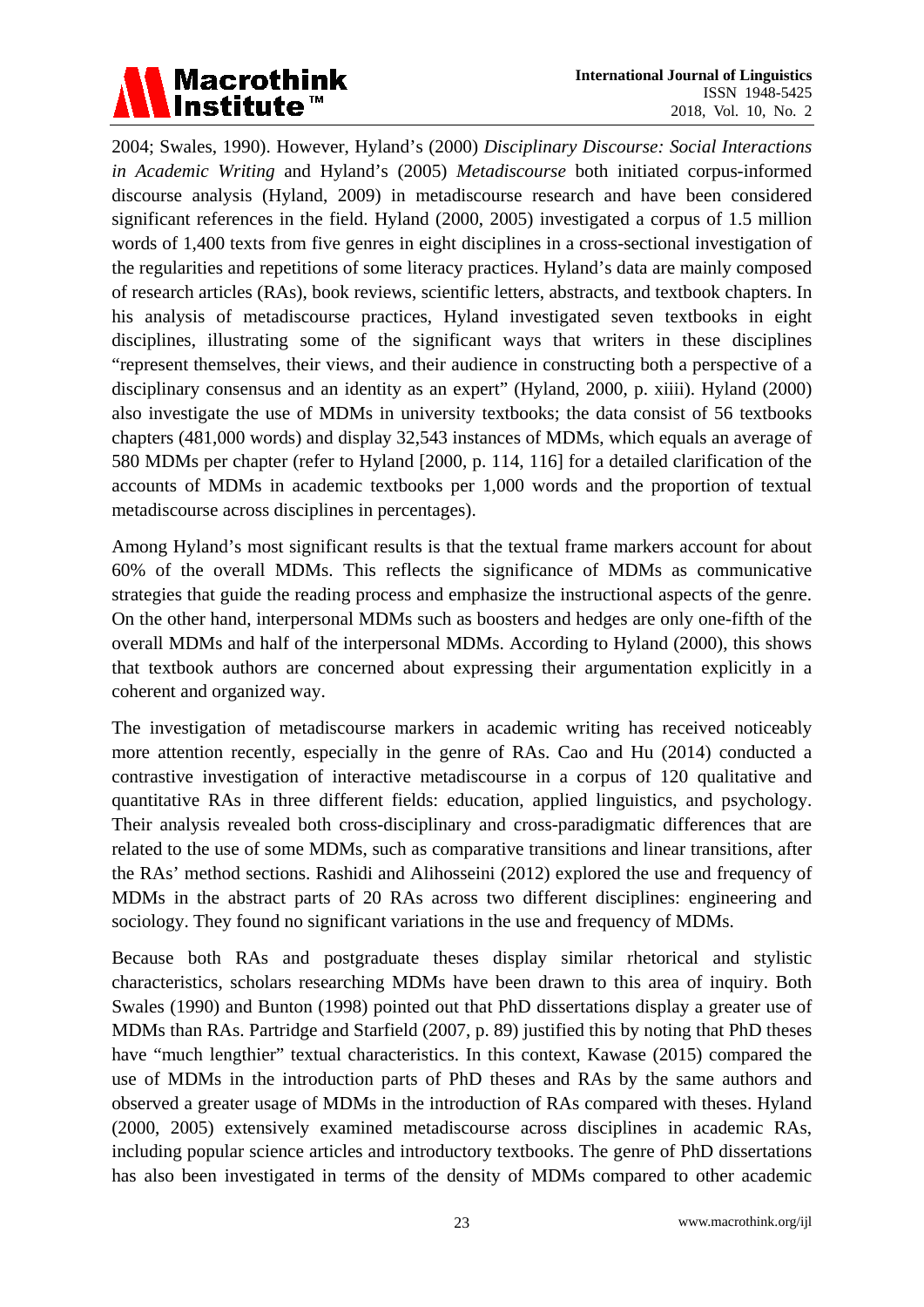

genres. However, scholarly research is lacking in the investigation of undergraduate's assignments and texts, which is one reason behind the present study.

Understanding the density and distribution of MDMs in the genre of undergraduate-produced texts and assignments can contribute to the understanding of the distance between academics and professionals in different academic disciplines and their counterpart audiences. Because of the limited scope of the current study, it is limited only to the investigation of TMDMs. Hyland (2000) indicated a greater use of TMDMs than IMDMs (60% of the overall MDMs) in his data. The investigation conducted in the present study resonates with Hyland's (2000) claim of disciplinary variation in university textbooks. The analysis is guided by two main questions: (1) What are the most and less frequent TMDMs categories and subcategories in the four BAWE main academic divisions listed above, and (2) Are there any frequency-based significant variations of TMDMs across BAWE academic divisions. The investigation is guided by the hypothesis that there is a correlation between cross-disciplinary differences and the use of some TMDMs. From a methodological perspective, a number of methodological tools have been used to answer the research questions. First, a descriptive analysis of the count, sum, average, and variance of TMDMs has been used to show their distribution among different disciplines. Second, Sketch Engine corpus tools such as "Frequency" and "Relative Frequency" are used to obtain a detailed description of the distribution of TMDMs in the data.

# **2. Corpus Material and Analysis Procedures**

In the current study, BAWE data are used. BAWE is a representative corpus of British Academic English writing and is equally distributed among the main academic disciplines (AH, SS, LS, and PS) and among levels. Appendix A shows a BAWE corpus summary (Nesi & Gardener, 2012, p. 8). The BAWE corpus contains a total of 2,761 samples of proficient evaluated undergraduate students' academic writings that are about 500 words to 5000 words length. BAWE is compiled by Paul Thompson and Alois Heuboeck at the University of Reading, Tagged by with POS CLAWS v7 and semantic category with Matrix. BAWE can be obtained through the Sketch Engine platform, where it can be investigated by a number of corpus tools such as word sketch, thesaurus, word list, n-gram, and concordance. Table 2 summarizes the metadata of BAWE.

| General Information   |                     |  |  |
|-----------------------|---------------------|--|--|
| Language              | English             |  |  |
| Encoding              | UTF-8               |  |  |
| Compiled              | 11/08/2016 05:39:17 |  |  |
| Tagset                | POS CLAWS v7        |  |  |
| Counts                |                     |  |  |
| Tokens                | 8,336,262           |  |  |
| Words                 | 6,968,089           |  |  |
| Sentences             | 293,113             |  |  |
| Paragraphs            | 127,401             |  |  |
| Documents             | 2,761               |  |  |
| Sub corpus Statistics |                     |  |  |

Table 2. Metadata of BAWE (Source: The Sketch Engine Platform)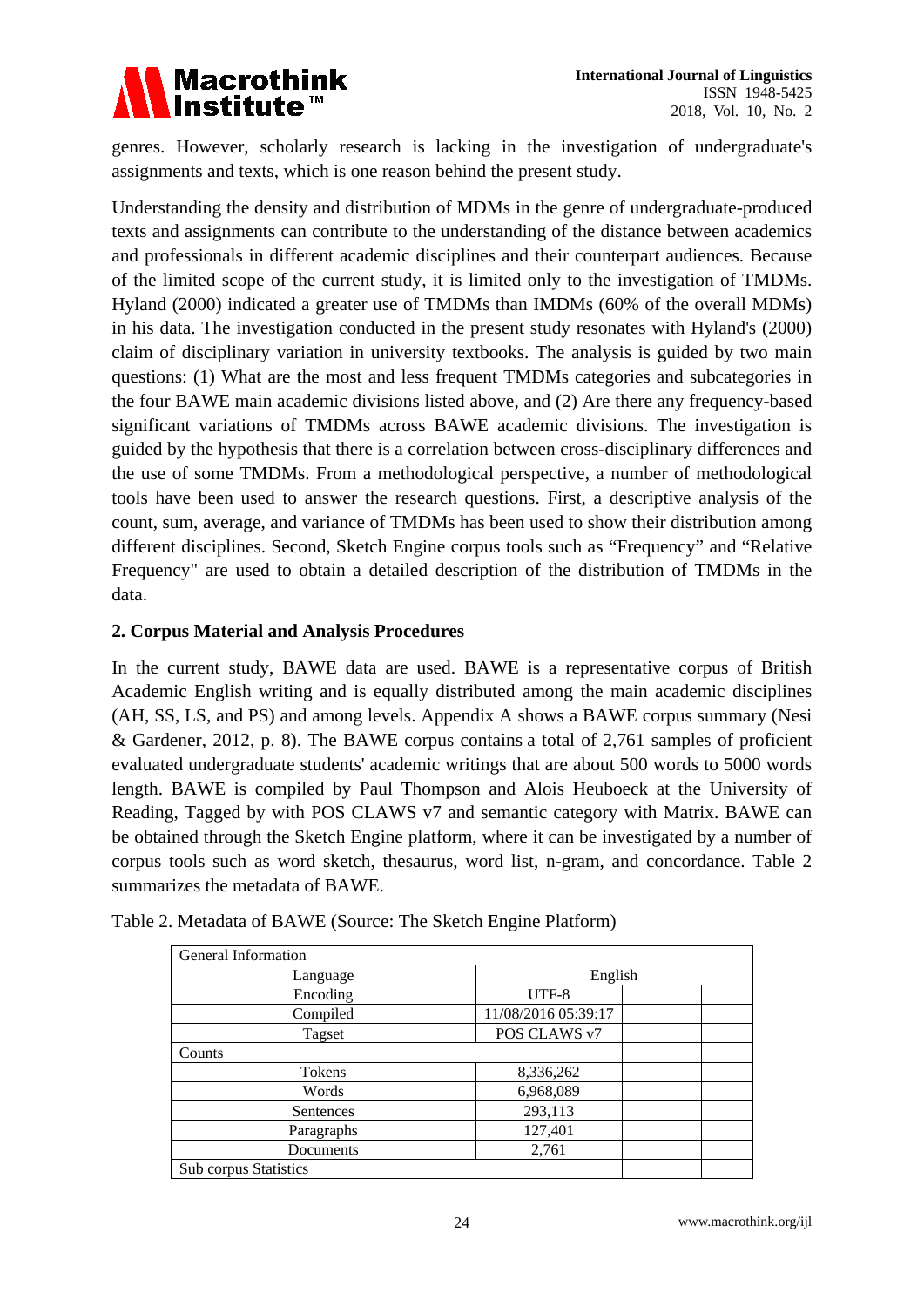

| Sub corpus                                  | Tokens    | Words     | $\%$  |
|---------------------------------------------|-----------|-----------|-------|
| AH_Disciplines-                             | 2,243,330 | 1,875,147 | 30.83 |
| All_except_English_as_author_first_language | 2,570,523 | 2,148,640 | 30.83 |
| Discipline_Biological_Sciences              | 455,734   | 380,937   | 5.46  |
| Discipline_English                          | 329,853   | 275,716   | 3.95  |
| English_as_author_first_language            | 5,765,739 | 4,819,448 | 69.16 |
| Genre_Essays                                | 37,768    | 31,569    | 0.45  |
| LS_Disciplines-                             | 1,754,545 | 1,466,583 | 21.04 |
| PS_Disciplines-                             | 1,611,261 | 1,346,815 | 19.32 |
| SS_Disciplines-                             | 2,727,126 | 2,279,541 | 32.71 |
| Tag                                         | 358       |           |       |
| Lemma                                       | 137,598   |           |       |
| Lempos                                      | 157,008   |           |       |
| Sem                                         | 2,751     |           |       |
| Textpart                                    | 14        |           |       |
| lc                                          | 148,879   |           |       |
| lemma lc                                    | 137,598   |           |       |

#### **3. Results**

The current study uses Hyland's (2005, p. 218–224) taxonomy of metadiscourse markers .The distribution of each category of TMDMs in the four BAWE main disciplines are presented first. Then, frequency-based significant variations of these categories across the four BAWE divisions are illustrated by the variance value. The results illustrate the number of times each BAWE category appears in per million words of BAWE. Significant occurrences of some TMDMs are illustrated per million words.

# *3.1 Textual Metadiscourse Markers in BAWE*

Figure 1 shows the distribution of TMDMs in BAWE. The total number of TMDMs occurrences in BAWE is (n =426,984). Evidentials are the least used TMDMs in the whole BAWE (n=4,326, 1.01%), followed by endophoric markers (n=18,446, 4.32%), then code glosses ( $n= 20,960, 4.91\%$ ), and frame markers ( $n=55,472, 13\%$ ). Transition markers account for the most frequent TMDMs in the data (n=327,357, 76.76%), indicating the writers' tendencies to frame the material they are presenting in their texts and illuminate prepositional connections for readers. Figure 1 shows a clear category-related variation in the use of TMDMs. The distribution of TMDMs categories in the four divisions are illustrated in Table 3.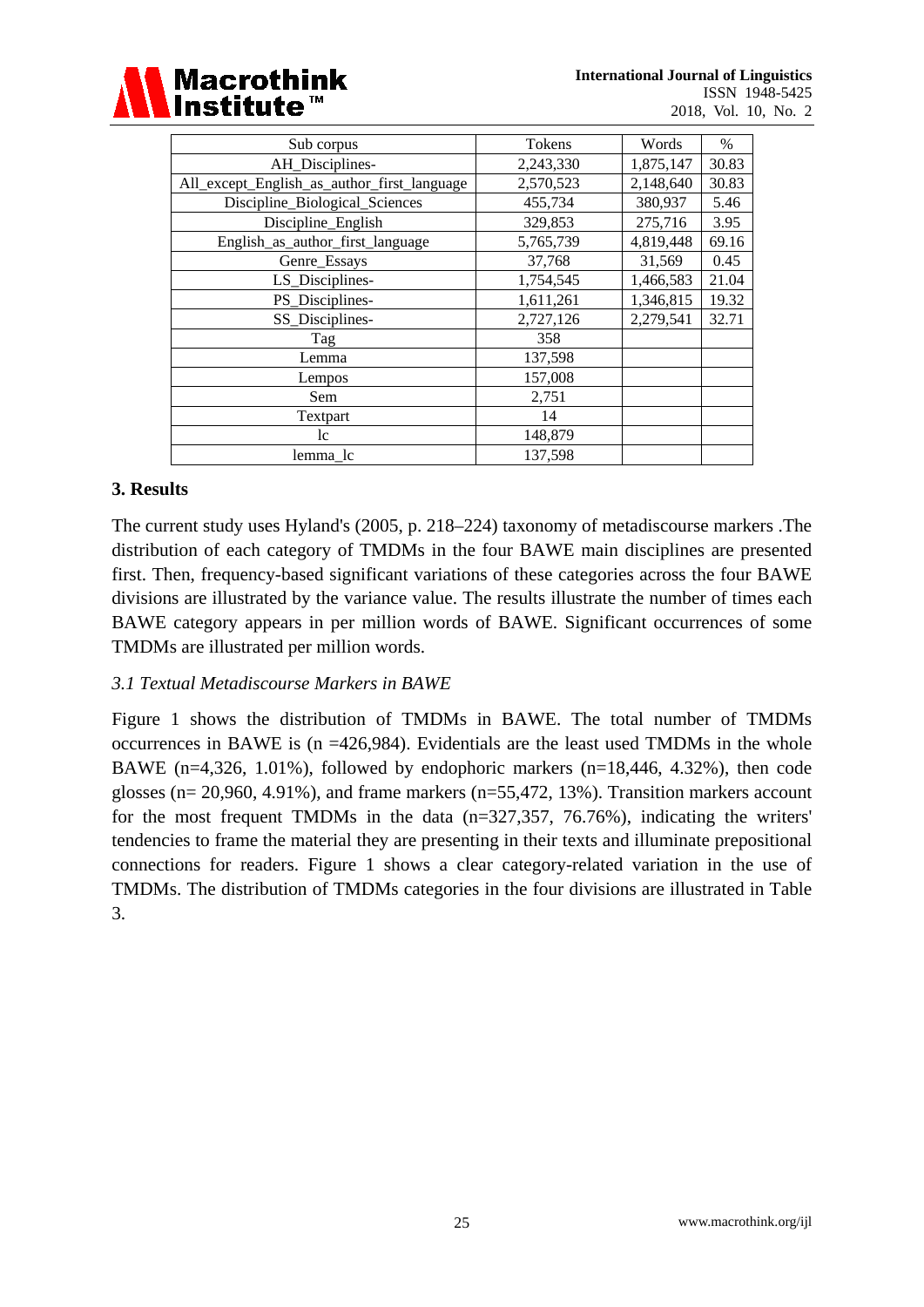



Figure 1. The distribution of TMDMs in BAWE

|  | Table 3. The distribution of TMDMs categories in the four divisions (per million words) |  |  |  |  |
|--|-----------------------------------------------------------------------------------------|--|--|--|--|
|  |                                                                                         |  |  |  |  |

| Category                  | Total no. | <b>SS</b> | LS     | AH     | <b>PS</b> |
|---------------------------|-----------|-----------|--------|--------|-----------|
| <b>Transition markers</b> | 327,357   | 110,380   | 72,128 | 87,338 | 57,511    |
|                           | 76.76%    | 33.71%    | 22.03% | 26.68% | 17.58%    |
| Frame markers             | 55,472    | 16,463    | 10,081 | 15,016 | 13,912    |
|                           | 13%       | 29.68%    | 18.17% | 27.07% | 25.08%    |
| Endophoric markers        | 18,446    | 4,379     | 4,017  | 3,177  | 7,483     |
|                           | 4.32%     | 22.98%    | 21.08% | 16.67% | 39.27%    |
| Evidentials               | 43,26     | 1,852     | 984    | 1,026  | 464       |
|                           | 1.01%     | 42.81%    | 22.75% | 23.72% | 10.72%    |
| Code glosses              | 20,960    | 7,477     | 5,088  | 7,206  | 4,421     |
|                           | 4.91%     | 30.91%    | 21.03% | 29.79  | 18.27     |
| Total                     | 422,473   |           |        |        |           |

One of the most significant results obtained is that the transitional marker "and" is significantly the most frequent of the TMDMs (n=208,696, 25,034.70 per million) with an equal distribution among the four main academic divisions, as illustrated in Figure 2.



Figure 2. The distribution of "and" in the four BAWE main academic divisions

The corpus quantitative analysis also shows that the transitional markers "also" and "but" are the next most frequently TMDMs used in the BAWE (also,  $n=16,740, 2,008.10$  per million)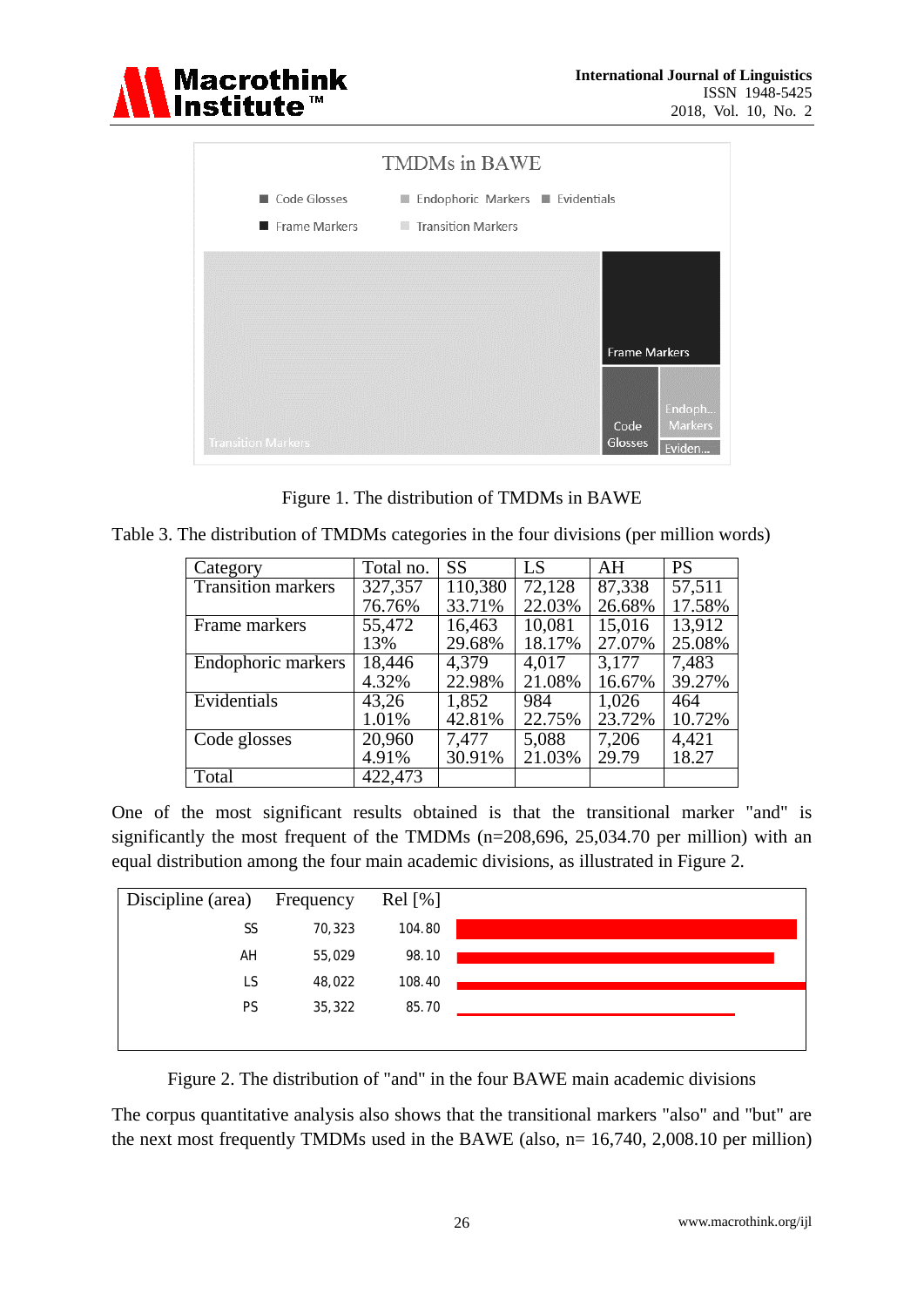

and ( but, 15,262, 1,830.80 per million). The distribution of "also" and "but" among the four main academic divisions is illustrated in Figure 3 and Figure 4.



Figure 3. The distribution of "also" in the four BAWE main academic divisions



Figure 4. The distribution of "but" in the four BAWE main academic divisions

The code gloss TMDM "as a matter of fact" occurred the least in the BAWE data (n=13, 1.56 per million) and was mostly in the social sciences category, as illustrated in Figure 5.



Figure 5. The distribution of "as a matter of fact" in the BAWE four main academic divisions

# *3.2 Transitional Metadiscourse Markers in BAWE*

Forty-seven transitional TMDMs were searched for via Sketch Engine "frequency" and "relative frequency" tools. The occurrences of each transitional TMDMs per million words was also calculated with the same tools.). Figure 6 shows the distribution of transitional TMDMs in BAWE.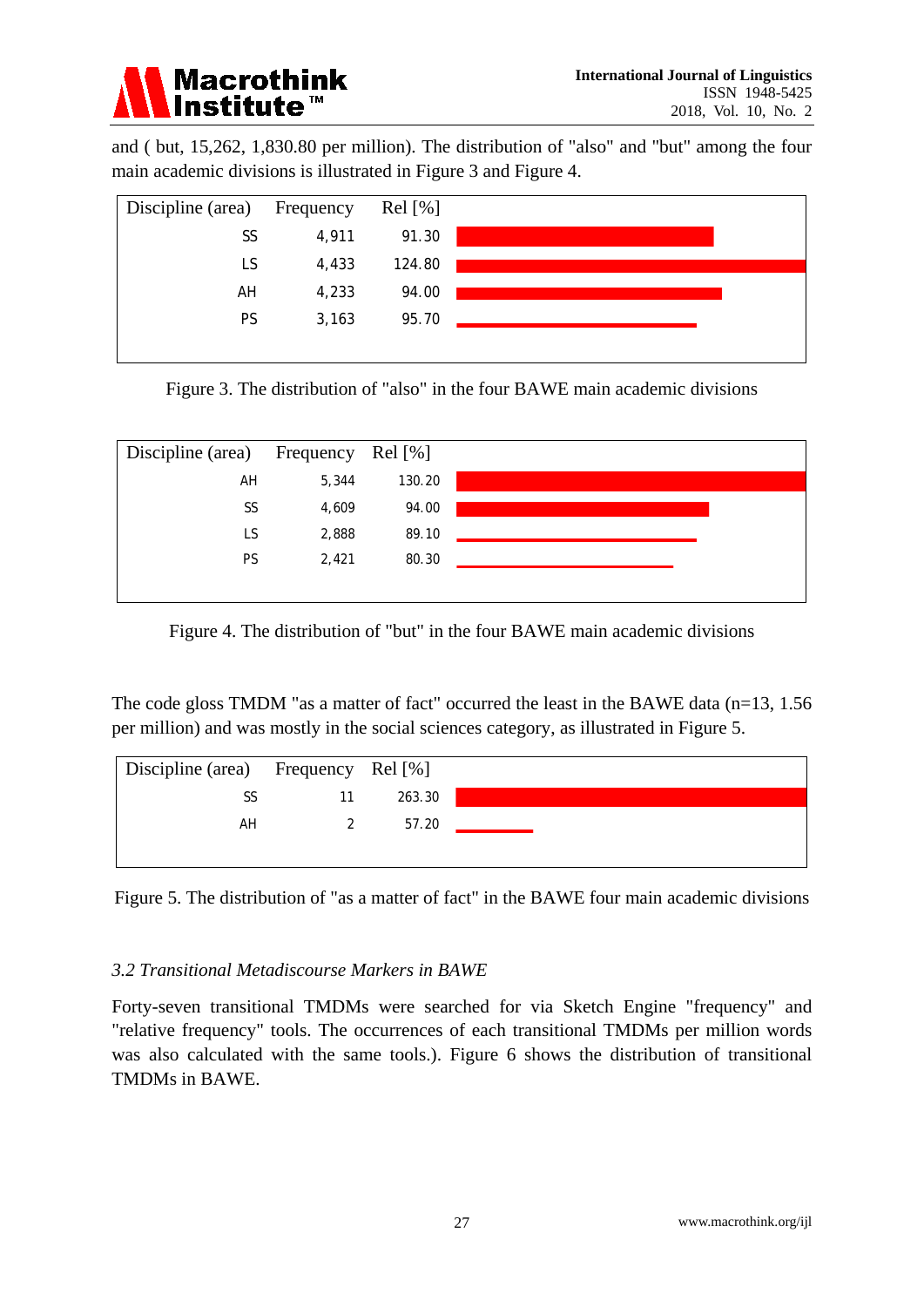



Figure 6. The distribution of transitional TMDMs in BAWE

The use of transitional TMDMs accounts for 76.76% of the total number of TMDMs used in the data. As illustrated in Table 3, transitional TMDMs occurred the most in the social sciences (n=110,380, 33.71%) and the least in the physical sciences (n=57,511, 17.58%). The sum, average, and variance of transitional TMDMs in BAWE are given in Table 4.

Table 4. Descriptive statistics of transitional TMDMs across BAWE divisions*.*

| Division | .`ount      | Sum             | Average  | Variance      |
|----------|-------------|-----------------|----------|---------------|
| SS       | 47          | 10,380          | 2348.511 | 198,040,008   |
| LS       | $4^{\circ}$ | 72,128          | 1534.638 | 48,774,776    |
| AH       | $4^{\circ}$ | 87,338          | 1858.255 | 64,043,045    |
| PS       | $4^{\circ}$ | $^{\prime}.511$ | 1223.638 | 322<br>26,421 |

# *3.3 Frame Metadiscourse Markers in BAWE*

The occurrences of 57 frame TMDMs have been calculated. The number of frame markers in each category is as follows: sequencing TMDMs (n= 23), labelling TMDMs (n=17), announcing goals TMDMs  $(n=10)$ , and shifting topic TMDMs  $(n=7)$ . The total number of frame TMDMs that occurred in BAWE is (n=55,472), constituting only 13% of the total TMDMs found in the data. Figure 7 and Table 5 show that they are almost distributed equally in the four BAWE divisions.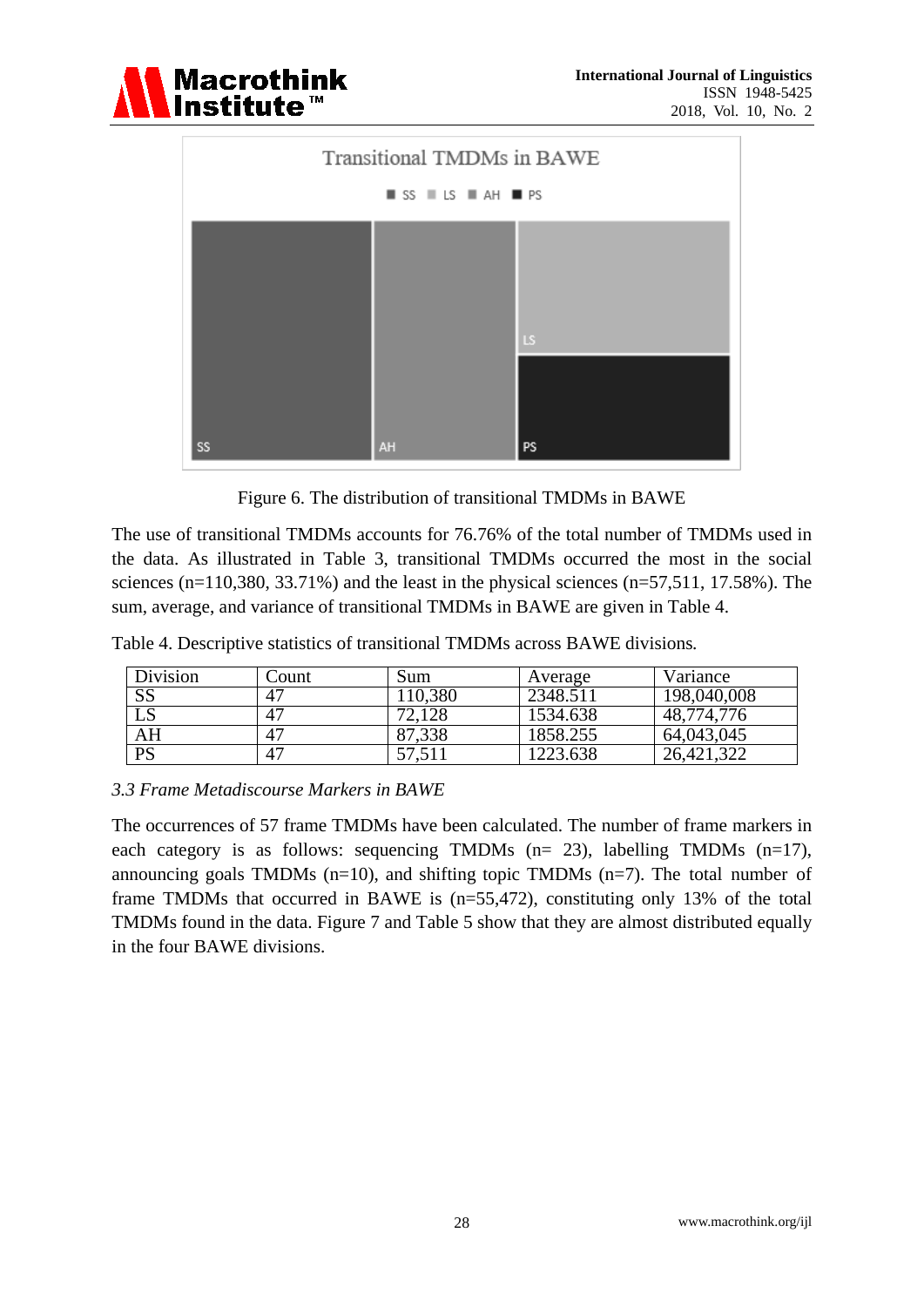



Figure 7. The distribution of frame TMDMs in BAWE

|                        | Frame TMDMs-Sequencing              |                                     |          |                         |
|------------------------|-------------------------------------|-------------------------------------|----------|-------------------------|
| Division               | Count                               | Sum                                 | Average  | Variance                |
| $\overline{\text{SS}}$ | 23                                  | 6,797                               | 295.5217 | 186,681.1               |
| LS                     | 23                                  | 4,770                               | 207.3913 | 140,737.9               |
| $\overline{AH}$        | 23                                  | $\sqrt{7,147}$                      | 310.7391 | 303,986.5               |
| $\overline{PS}$        | $\overline{23}$                     | 7,277                               | 316.3913 | 423,728.2               |
|                        | Frame TMDMs-Labelling stages        |                                     |          |                         |
|                        |                                     |                                     |          |                         |
| <b>Division</b>        | Count                               | Sum                                 | Average  | Variance                |
| SS                     | 17                                  | 1,948                               | 114.5882 | 54,123.76               |
| LS                     | 17                                  | 1,067                               | 62.76471 | 14,171.32               |
| AH                     | 17                                  | 1,570                               | 92.35294 | 36,695.74               |
| <b>PS</b>              | 17                                  | 1,358                               | 79.88235 | $\overline{31}, 171.86$ |
|                        | <b>Frame TMDMs-Announcing Goals</b> |                                     |          |                         |
| Division               | Count                               | Sum                                 | Average  | Variance                |
| $\overline{17}$        | 10                                  | 3,854                               | 385.4    | 69,312.04               |
| 17                     | 10                                  | 1,660                               | 166      | 27,413.78               |
| 17                     | 10                                  | 2,431                               | 243.1    | 29,294.77               |
| 17                     | 10                                  | 1,455                               | 145.5    | 17,356.72               |
|                        |                                     | <b>Frame TMDMs- Shifting Topics</b> |          |                         |
| <b>Division</b>        | Count                               | Sum                                 | Average  | Variance                |
| SS                     |                                     | 3,864                               | 552      | 892,874.3               |
| LS                     |                                     | 2,584                               | 369.1429 | 510,771.5               |
| AH                     | 7                                   | 3,868                               | 552.5714 | 1,051,834               |
| $\overline{PS}$        |                                     | 3,822                               | 546      | 1,292,054               |

#### *3.4 Endophoric Textual Metadiscourse Markers in BAWE*

The occurrences of 14 endophoric TMDMs were searched and calculated. Table 3 shows that the occurrence of endophoric TMDMS comes out to 18,446 times, constituting 4.32% of the total number of TMDMs in the data. As illustrated in Figure 8 and Table 6, endophoric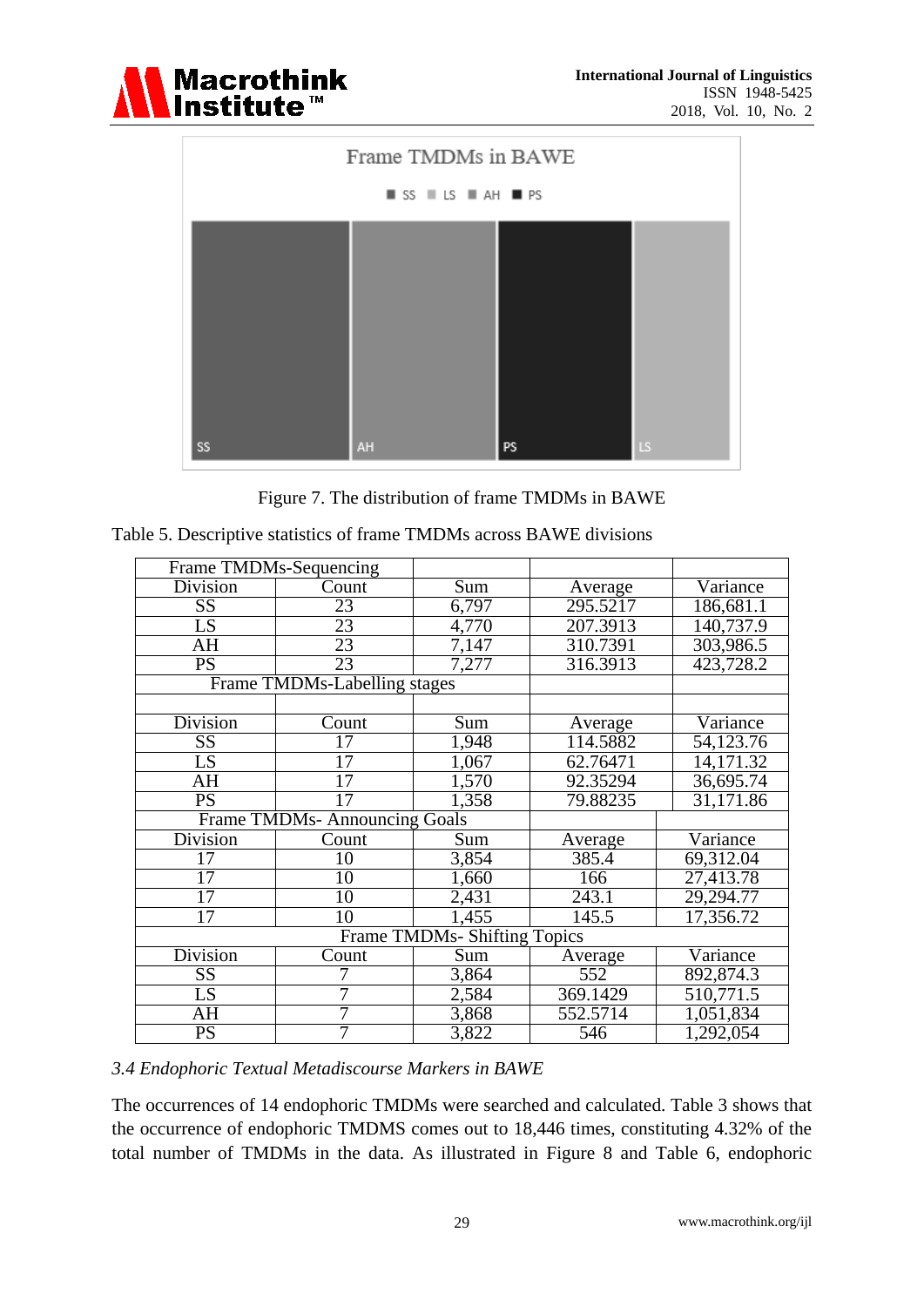

markers occurred 7,483 times in physical sciences and only 3,177 times in arts and humanities.



Figure 8. The distribution of endophoric TMDMs in BAWE

Table 6. Descriptive statistics of endophoric TMDMs across BAWE divisions

| Division               | .`ount | Sum   | Average  | Variance  |
|------------------------|--------|-------|----------|-----------|
| SS                     | 14     | 4,379 | 312.7857 | 20,390.3  |
| $\overline{\text{LS}}$ | 14     |       | 286.9286 | 160,144.5 |
| AH                     | 14     | ,177  | 226.9286 | 52,611.61 |
| PS                     | 14     | 483   | 534.5    | 756,977.8 |

# *3.5 Evidential Metadiscourse Markers in BAWE*

Three evidential TMDMs have been investigated in the studied BAWE disciplines. Evidential TMDMs occurred the least in the BAW data (n=4,326, 1.01%). The distribution of evidentials in the four BAWE divisions are illustrated below.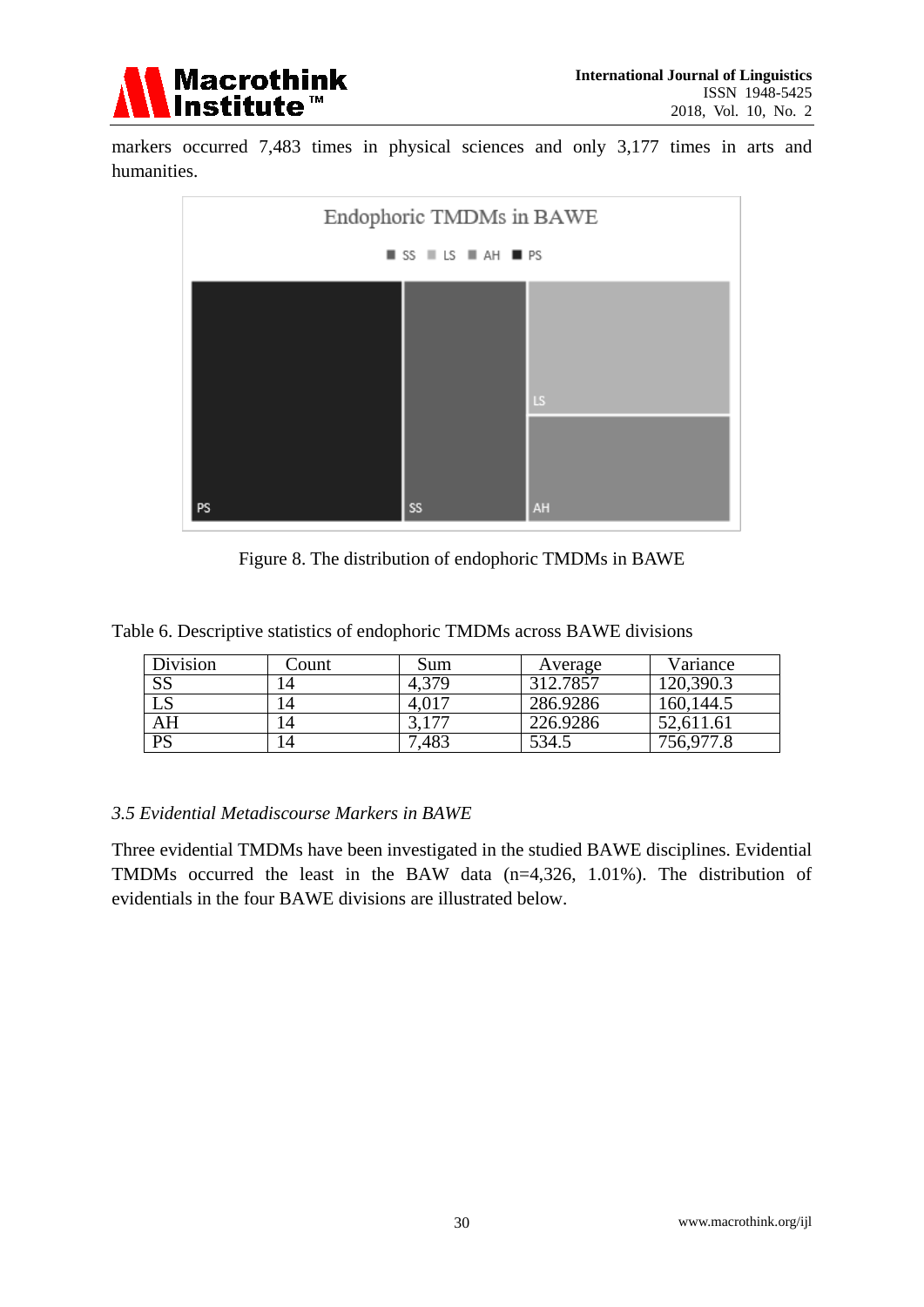



Figure 9. The distribution of evidential TMDMs in BAWE

|  |  | Table 7. Descriptive statistics of evidential TMDMs across BAWE divisions |  |
|--|--|---------------------------------------------------------------------------|--|
|  |  |                                                                           |  |

| Division               | Count | Sum  | Average  | Variance   |
|------------------------|-------|------|----------|------------|
| $\overline{\text{SS}}$ |       | ,852 | 617.3333 | 187,922.3  |
| LS                     |       | 984  | 328      | 77<br>161  |
| $\overline{\rm AH}$    |       | .026 | 342      | .232<br>-- |
| <b>PS</b>              |       | 464  | 154.6667 | 37,830.33  |

# *3.6 Code Gloss Metadiscourse Markers in BAWE*

Twenty-one code glosses were searched across the BAWE data, calculated, and tabulated. Code gloss occurred 20,960 times in the BAWE data, constituting 4.91% of the total number of TMDMs. The distribution of code gloss TMDMs in the four divisions are illustrated in Figure 10 and Table 8 below.



Figure 10. The distribution of code glosses TMDMs in BAWE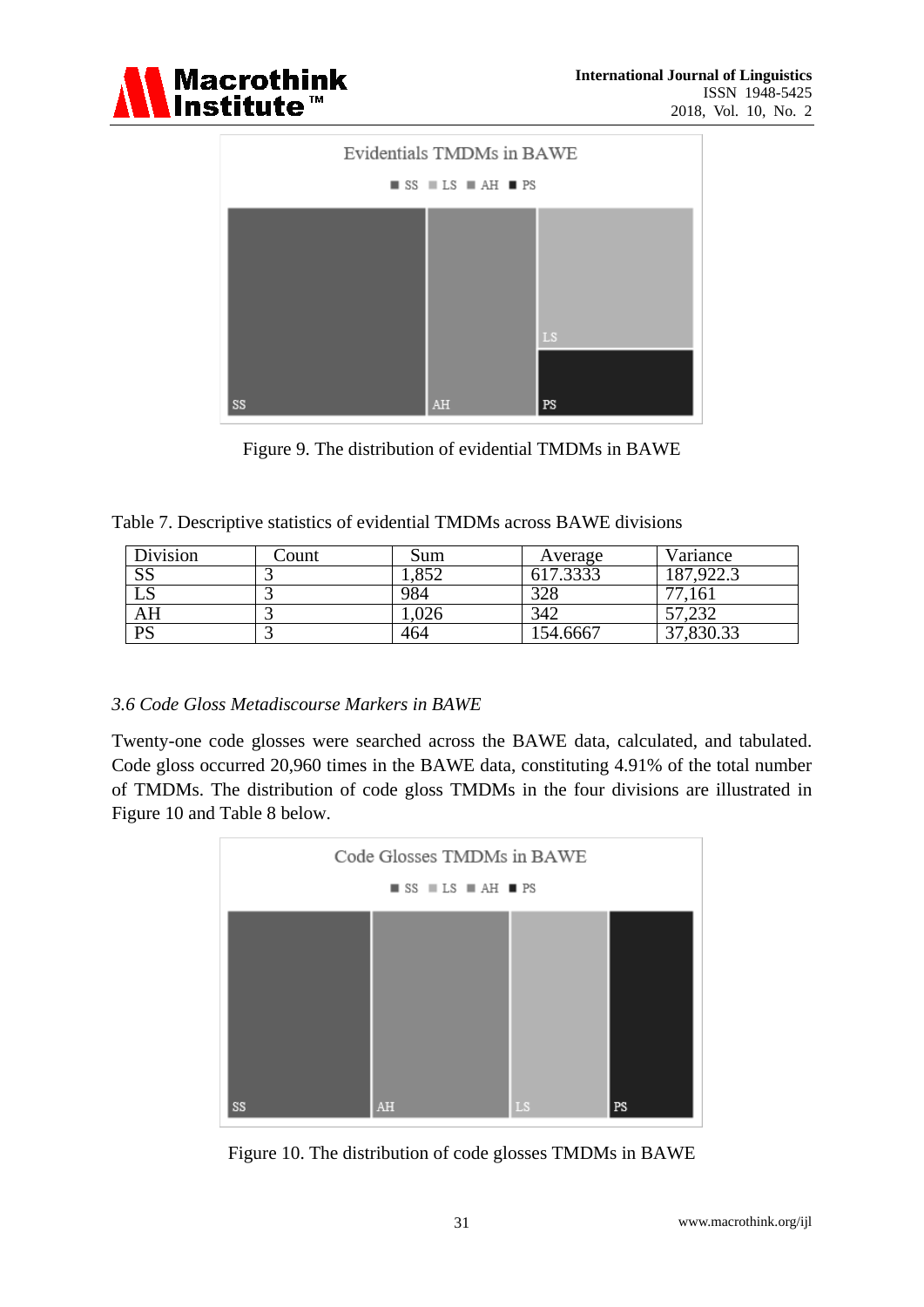

| Division  | Count | Sum   | Average  | Variance  |
|-----------|-------|-------|----------|-----------|
| <b>SS</b> | 21    | 7,477 | 356.0476 | 225,466.7 |
| LS        | 21    | 5,088 | 242.2857 | 157,096.8 |
| AH        | 21    | 7,206 | 343.1429 | 251,695.5 |
| PS        | 21    | 4,421 | 210.5238 | 68,290.86 |

|  |  |  |  | Table 8. Descriptive statistics of code glosses TMDMs across BAWE divisions |
|--|--|--|--|-----------------------------------------------------------------------------|
|  |  |  |  |                                                                             |

#### **4. Discussion**

The present study used a cross-sectional design to conduct a cross-disciplinary investigation of TMDMs. The data under investigation was the four BAWE academic divisions, and to analyze these divisions, corpus quantitative tools were utilized. The investigation was limited to TMDMs are used by writers to "organize prepositional information in ways that a perceived audience is likely to find coherent and convincing" (Hyland, 2000, p. 112).The quantitative results obtained in the current study are to be interpreted in the light of Hyland's (2000, 2005) main findings. Below is a plausible interpretation of each of the main findings.

The most important finding in the current study is that MDMs are of significant value in providing a framework for facilitating communication, supporting a claim, maintaining reliability, and building a relationship with an audience. This is indicated by the high density of TMDMs in the data (n=4,269, 84 per million words). This is in line with Hyland's (2000, 2005) findings, where TMDMs accounted for 59.4% of the total MDMs in academic textbooks and 55.1% in RAs. The predominance of TMDMs in all genres investigated stresses the significance of guiding the reader through the text by expounding discourse organization, connections, and meanings. This overwhelming predominance emphasizes that MDMs are significant resources in guiding the reading process, showing readers where they are and where they should be going.

The comparative quantitative analysis displays a number of differences and similarities regarding the distribution of TMDMs across BAWE academic divisions. Results show considerable variations that account for the overall higher use of transitional TMDMs -conjunctions and adverbial phrases that guide the reader to recognize pragmatic associations between ideas by indicating additive, relatives, and contrastive associations—in all academic divisions. The use of transitional TMDMs accounts for almost three quarters of the TMDMs markers used (n=327,357, 76.76%). This is consistent with Hyland's (2000, 2005) findings where transitions account for 19.7% in RAs and are the second most used MDMs after hedges which constitutes 23.3% of the total. In academic textbooks, Hyland (2000) found that transitions account for 37.0% of the total MDMs.

The average and variance values in Table 4 indicate that the social sciences and arts and humanities exhibit greater use of transitional markers but with noticeable variations. The social sciences corpus was striking in its heavy use of transitional TMDMs, containing almost twice as many as the physical sciences corpus. This variation indicates that disciplinary differences seem to have a correlational influence on the use of transitions, with the physical sciences and life sciences being less concerned with guiding the reader to recognize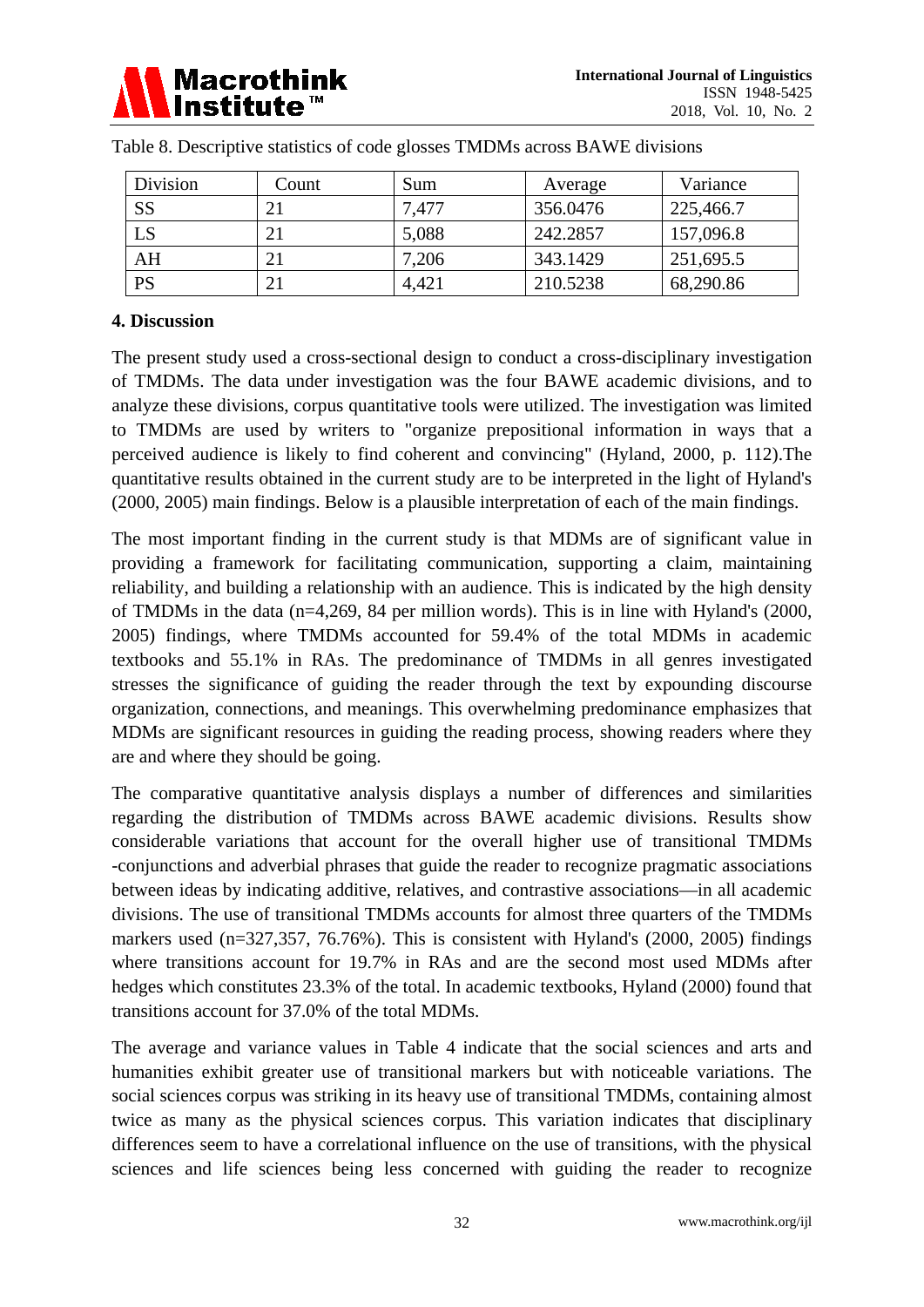

pragmatic associations between ideas. Because transitions are the resources used to guide the readers through the text, it is predictable that the soft disciplines of social sciences and arts and humanities would display the greatest number of transitions. In these soft sciences, the writer's exposition and claims count more than proofs of facts, figures, and statistics.

Second to transitions, the use of frame markers constitutes 13% of the total TMDMs in the data. Frame markers refer to text boundaries that indicate schematic text structuring; these include sequencing, labeling stages, announcing goals, and shifting topics. Unlike transitional TMDMs, no significant variations are found regarding frame markers across the BAWE divisions (see Figure 7 and Table 5). Students in all academic divisions demonstrate a considerable care when it comes to framing their assignments and texts. Thus, disciplinary differences have no influence on the use of frame markers across academic divisions. However, it is worth mentioning here that the frame marker "so" occurs the most in the data (n=10,362) with almost an equal distribution across the four academic divisions. The sequencing frame markers "first," "second," and "then" outnumbered the other frame markers.

Endophoric TMDMs constitute only 4.32% of the total number of TMDMs in the BAWE data. The analysis reveals a significant number of variations, with physical sciences exhibiting most endophoric TMDMs, followed by the social sciences. Unlike the case with transitional TMDMs, endophoric markers occur the least in the arts and humanities (see Figure 8 and Table 6). This also is in line with Hyland's (2000, 2005) findings where 85% of the endophoric markers identified in textbooks were found in scientific books. In dissertations, Hyland (2005) found that the hard sciences, such as electronic engineering, computer sciences, and biology, displayed the most endophoric markers per 10,000 words (43.1% in electronic engineering, 25.9% in computer sciences, 23.0% in biology). Endophoric refers to the markers used to point to tables, figures, and other sections in the text to relate visual concepts with verbal expositions. The high density of endophoric TMDMs in the physical sciences demonstrates their significance to scientific discourse, which combines scientific verbal discourse with visual representation of facts, such as tables, images, or graphs. Disciplines within the physical sciences, such as architecture, chemistry, computer science, electronic engineering, mathematics, and physics, convey scientific concepts and facts. They are, as Lemke (1998, p. 8, as cited in Hyland, 2000) pointed out, "semiotic hybrids, simultaneously and essentially verbal, mathematical, visual graphical, and action operational." It is the function of endophoric makers (such as above, below, this chapter, this figure, figure below, this part, in this section, etc.) to scaffold meaning through the discursive combination of text and visual graphical semiotics, making such discursive devices central to scientific discourse.

Evidentials account for only 1.01% of the total TMDMs occurring in the data. This is also in accordance with Hyland's (2000) investigation of academic textbooks (2.7%) and of RAs (10.7%). However, in his investigation of the genre of dissertations, evidentials accounted for 47.8% of the all metadiscourse markers. Evidentials are defined as "metalinguistics representations of an idea from another source" (Thomas & Hawes, 1994, p. 129). They are discursive resources by which writers establish an authorial voice, maintain credibility, and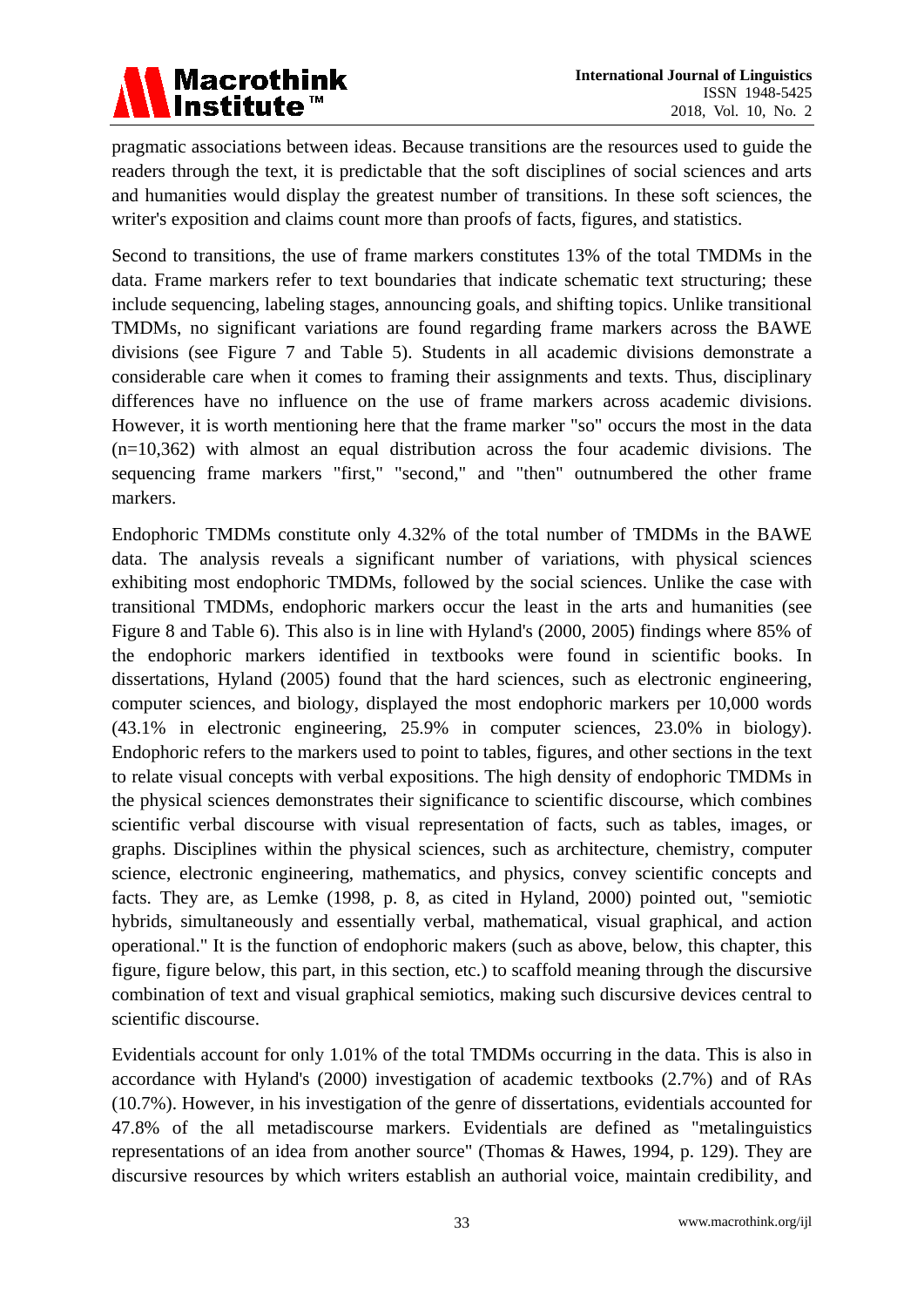

show command of the related literature. Items such as according to, reported, quoted, and cited are used as integral citation strategies to establish credibility and integrity when locating text related to the literature. The low percentage of evidentials in the data might be justified by the fact that unlike RAs and dissertations, undergraduate texts and assignments do not require the same amount of reviews of the related literature. References to other related works are anticipated but do not come with lengthy arguments that locate the text into the context of the related literature as in the case of RAs and dissertations.

There is also a noticeable variation in the use of evidentials across the academic divisions. The social sciences have the greatest density of evidential TMDMs, followed by arts and humanities (See Figure 9 and Table 7), indicating a significant variation across disciplines regarding the use of endophoric TMDMs. In Hyland's work (2005), sociology constituted the largest amount of evidentials, followed by marketing. In academic textbooks, sociology displayed the greatest amount of evidentials at 4.9 per 1, 000 (16.2%), with mechanical engineering and electronic engineering (0.1 per 1,000 words) being the lowest. Evidentials play a significant role in locating the text within the wider disciplinary framework of knowledge. Apparently, this role is more evident in sociology and the humanities, which contain twice as many evidentials as in the physical sciences and life sciences. This may be because claims in the hard sciences are driven by facts and observations; thus, new discoveries emerge from an existing knowledge base. The scientific discourse in academic research is characterized by the cumulative knowledge of theories, facts, and technical lexicon, so the scientist will employ a highly standardized code of communication with the academic community (Kuhn, 1970; Bazerman, 1988). This is not the case with sociology and humanities, where knowledge is communicated in a less clear-cut manner. Establishing claims in soft disciplines requires greater attention to locating the research claim within the larger disciplinary context of knowledge by greater use of evidentials.

Code glosses account for 4.91% of the total number of TMDMs, with 20,960 instances distributed with a noticeable variation across the academic divisions (See Figure 10 and Table 8). Similar to the case of evidentials, the social sciences have the greatest use of code glosses (n=7,477 per million words, 30.91%) followed by the arts and humanities (n=7,206 per million words, 29.79%). The physical sciences displayed the lowest amount of code glosses (n=4,421 per million words, 18.27%). Code glosses are discursive resources by which writers can supply additional information or explain existing information. Examples of code glosses are as a matter of fact, for example, for instance, this is defined, this is called, known as, in other words, that means, such as, indeed, namely, and i.e. Writers usually rely on such discursive resources to relate to the reader's knowledge-base, thus ensuring greater clarity and readability. According to Hyland (2000, p. 118), they are used also to decrease the cognitive load of prepositional new knowledge. These discursive resources are not only used for clarifying meanings. Rather, they are used as instructional tools that instruct the reader while adding new information or providing a definition in making sure that readers comprehend knowledge, claims, and information the way the writer intended. The clear-cut nature of scientific discourse justifies the dearth of code glosses in the physical sciences, whereas the argumentative nature of discourse in the social sciences and arts and humanities, where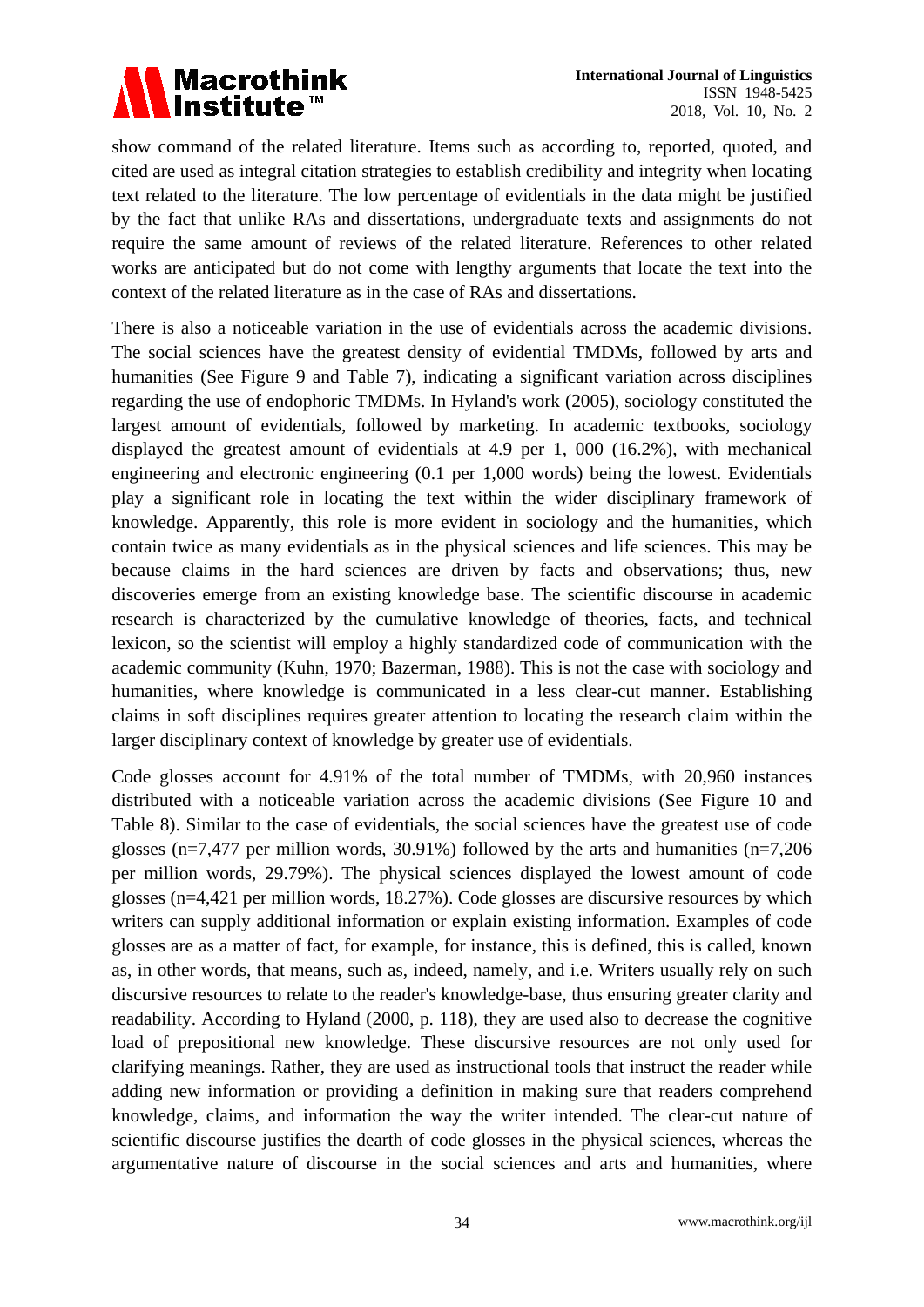

claims are framed through extensive utilization of discursive resources, explains the density of code glosses.

In summary, the results indicate the effect of discipline-related differences on the density and variations of TMDMs across BAWE academic writing. Related literature has shown that MDMs represent the social purposes of writers as social actions rather than a consequence of language items. Thus, academic writers seek to utilize MDMs that best evoke a social standardized communicative code among a particular audience. Thus, discipline-related differences have been shown as influencing the factor-determining types and patterns of MDMs across academic disciplines. In the current study, undergraduate texts and assignments were found to be consistent with prior scholarly research regarding how they demonstrate the standardized communicative code that is used among each academic community.

#### **5. Concluding Remarks**

The present study was particularly useful in lending support to Hyland's (2000) assumption of disciplinary discourse. It also added to the scarce literature on the investigation of MDMs across academic disciplines by showing the distribution of TMDMs in undergraduate's academic writing.

An awareness of the use of TMDMs across disciplines is strongly related to the practices of teaching and learning academic writing. The investigation of the use of TMDMs in academic writing leads both academic readers and academic writers in identifying the cognitive load that an academic text has and the best communicative discursive practices in communicating this load. This awareness-improving process is best maintained through both direct and indirect teaching instructions through which authentic academic texts are presented to the learners. An awareness of the use of TMDMs across disciplines can also guide academic writers into participating in the related academic community and facilitating the process of gaining a " membership in the academic and professional discourse community" (Hyland, 1994, p.244).

Other benefits of using TMDMs proficiently include aiding in the persuasiveness, credibility, as well as coherence of their written texts. Learners of different academic disciplines should be strongly advised to analyze the occurrences of TMDMs in different genres of writing and in different contexts. This will help in aiding them to maintain organization of their texts as well as guidance of their readers.

The availability of a representative of undergraduate's academic writing in different disciplines provide practitioners in the field of ESL with a facility in raising this awareness of TMDMs, thus ensuring proficient use of them. With the corpus searching tools, learners can easily scan texts of a specific discipline and specific genre to identify the most frequent TMDMs used. This also raises the cognitive comprehension of the different relationships that are expressed between academic writers and their targeted audiences. Corpus searching tools, such as frequency, concordance, and sketching, facilitate examining them into their authentic contexts providing good examples to follow.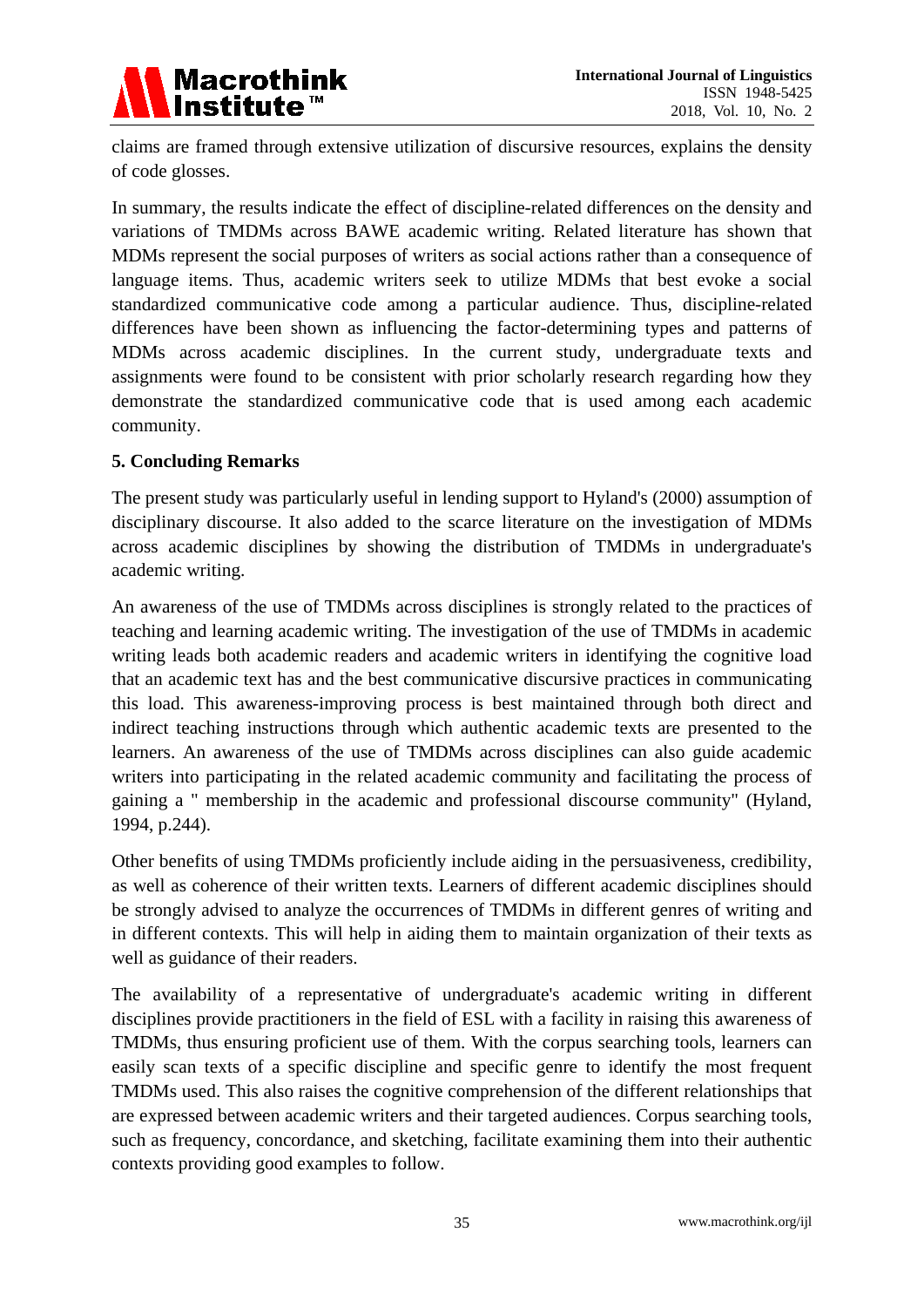

# **Acknowledgments**

The data in this study come from the British Academic Written English (BAWE) corpus, which was developed at the Universities of Warwick, Reading, and Oxford Brookes under the directorship of Hilary Nesi and Sheena Gardner (formerly of the Centre for Applied Linguistics [previously called CELTE], Warwick), Paul Thompson (formerly of the Department of Applied Linguistics, Reading) and Paul Wickens (Westminster Institute of Education, Oxford Brookes), with funding from the ESRC (RES000-23-0800).

#### **References**

Bazerman, C. (1984). The writing of scientific non-fiction. *Pre/Text*, 5, 4-23.

Bazerman, C. (1993). Foreword. In N. Blyler & C. Thralls (Eds.), *Professional communication: the social perspectives*. (pp. ix-x). Newbury Park, CA: Sage.

Biber, D. (2006). *University language: A corpus-based study of spoken and written registers*. Amsterdam: John Benjamins.

Biber, D., & Conrad, S. (2009). *Register, Genre and Style. Cambridge*: Cambridge University Press.

Bunton, D. (1998*). Linguistic and textual problems* (Doctoral dissertation). University of Hong Kong, Hong Kong. Retrieved from http://hup.hku.hk/handle/10722/39580

Bunton, D. (1999). The use of higher level metatext in PhD theses. *English for Specific Purposes, 18*, 41-56.

Cao, F., & Hu, G. (2014). Interactive metadiscourse in research articles: A comparative study of paradigmatic and disciplinary influences. *Journal of Pragmatics*, *66*, 15-31.

Crismore, A. (1989). *Talking with readers: metadiscourse as rhetorical act*. New York: Peter Lang.

Crismore, A., Markkanen, R., & Steffensen, M. (1993). Metadiscourse in persuasive writing: A study of texts written by American and Finnish university students. *Written Communication, 10*(1), 39-71.

Halliday, M. (1973). *Explorations in the functions of language*. London: Edward Arnold.

Hyland, K. (1998). Persuasion and context: The pragmatics of academic metadiscourse. *Journal of Pragmatics*, *30*, 437-455.

Hyland, K. (2000). *Disciplinary discourse.* University of Michigan, Michigan.

Hyland, K. (2005). *Metadiscourse: Exploring interaction in writing*. London: Continuum.

Hyland, K. (2009). Corpus informed discourse analysis. In M. Charles, S. Hunston, & D. Pecorari (Eds.), *Academic writing: At the interface of corpus and discourse* (pp. 110-128). London: Continuum.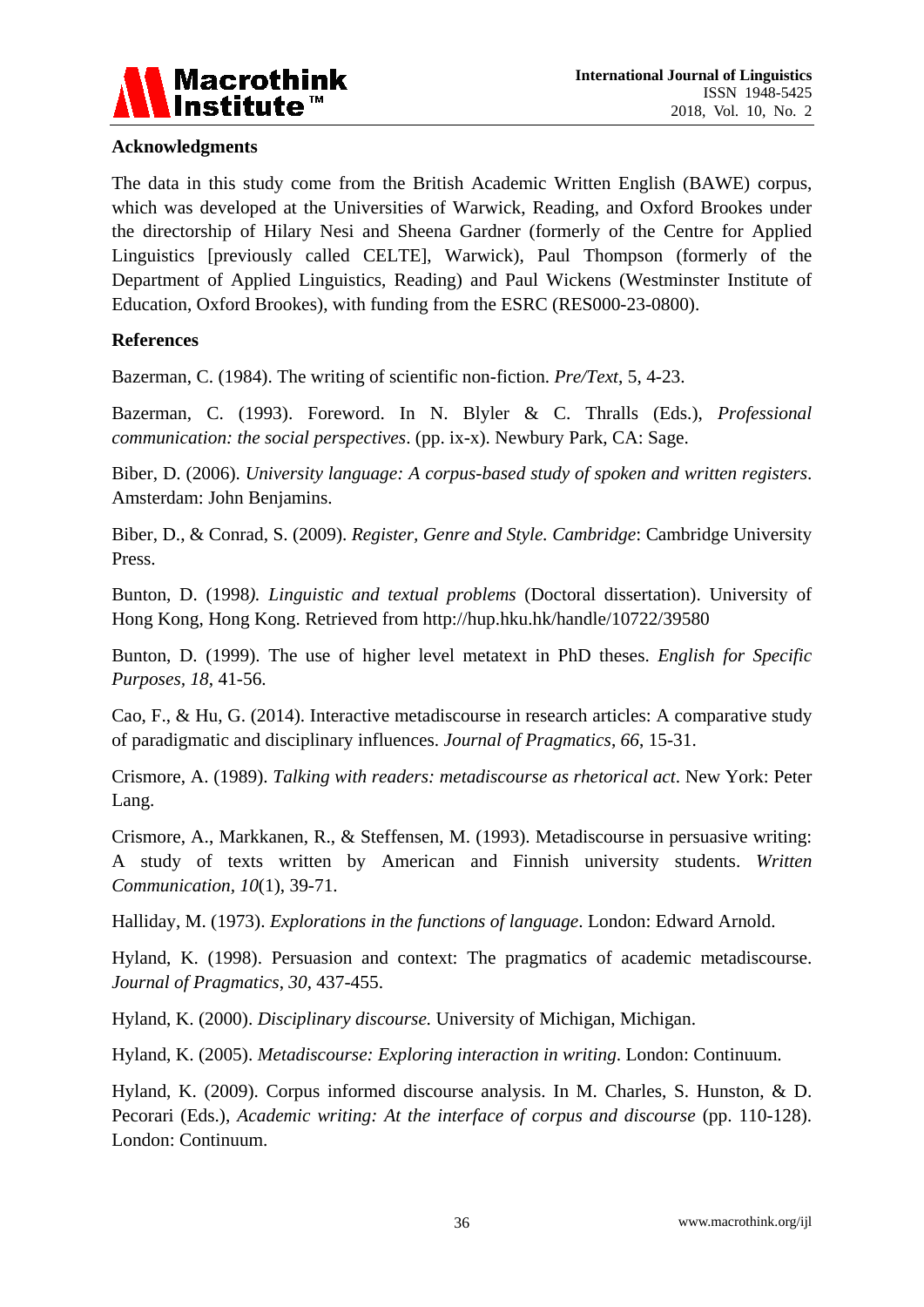

Hyland, K., & Tse, P. (2004). Metadiscouse in academic writing: A reappraisal. *Applied Linguistics, 25*(2), 156-157. https://doi.org/10.1093/applin/25.2.156

Kawase, T. (2015). Metadiscourse in the introductions of PhD thesis and research articles. *Journal of English for Academic Purposes, 20,* 114-124.

Kuhn, T. (1970). *The structure of scientific revolutions* (2nd ed.). Chicago, IL: University of Chicago Press.

Lemke, J. (1998). Multiplying meaning: Visual and verbal semiotics in scientific text. In J. Martin, & R. Veel (Eds.), *Reading science: Critical and functional perspectives on discourses of science* (pp. 87-113). New York, NY: Routledge.

Nesi, H., & Gardner, S. (2012). *Genres across the disciplines: Student writing in higher education.* Cambridge, MA: Cambridge University Press.

Nesi, H., & Thomson, P. (2014). *Using Sketch Engine with BAWE (Version III).* Retrieved from

http://www.coventry.ac.uk/research/research-directories/current-projects/2015/british-academ ic-written-english-corpus-bawe/search-the-bawe-corpus/

Norrick, N. R. (2001). Discourse markers in oral narratives. *Journal of Pragmatics, 33,*  389-78.

Partridge, B., & Starfield, S. (2007). *Thesis and dissertation writing in a second language: A handbook for supervisors*. London: Routledge.

Rashidi, N., & Alihosseini, F. (2012). A contrastive study of metadiscourse markers in research articles abstracts across disciplines. *Philology and Cultural Studies*, *5*(54).

Römer, U. (2012). Corpora and teaching academic writing: Exploring the pedagogical potential of MICUSP. In J. Thomas, & A. Boulton (Eds.) *Input, process and product: Developments in teaching and language corpora* (pp. 70-82). Brno: Masaryk University Press.

Schifrin, D. (1980). Metatalk: Organizational and evaluative brackets in discourse. *Sociological Inquiry: Language and Social Interaction, 50*, 199-239.

Swales, J. (1990). *Genre analysis: English in academic and research settings*. Cambridge, MA: Cambridge University Press.

Thomas, S., & Hawes, T. (1994). Reporting verbs in medical journal articles. *English for Specific Purposes*, *13*, 129-148.

Vande Kopple, W. (1985). Some exploratory discourse on metadiscourse. *College Composition and Communication*, *36*, 82-93.

# **Appendix A**

#### **BAWE corpus summary**